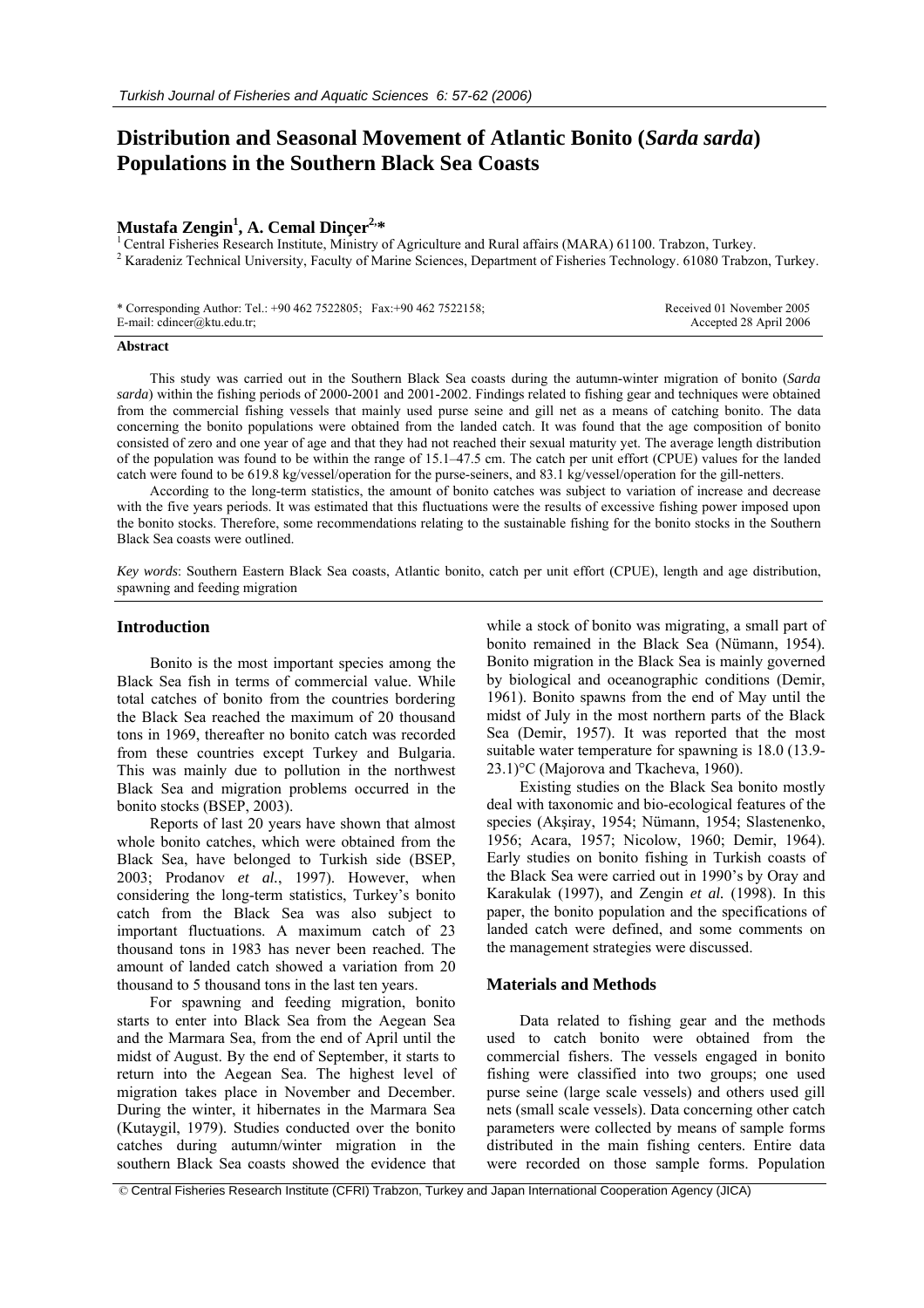parameters were obtained from the landed catch. Biometric measures were carried on the samples taken from the landed catch. Fish lengths were measured as total lengths.

The catch per unit effort (CPUE) was used as an index to define the fishing intensity (Phiri and Shirakihara, 1999). Bhattacharya method, which is based on analysis of length sequence, was used to determine the age classes for bonito stocks. The ELEFAN computer program developed by Gayalino *et al.* (1998) was also used. This method is mostly applicable to the populations that present rapid growth and short life phenomenon (Sparre and Venama, 1992).

## **Results**

## **Properties of Landed Catch**

Fishing for bonito in the Black Sea generally takes place within August and February, and reaches the highest level in September and October (Figure 1). The earliest and the latest dates for the bonito catch

were recorded to be the August of 10 and the March of 7, respectively. During the fishing periods of 2000/01 and 2001/02, the monthly water surface temperatures of the Turkish coasts of the Black Sea were measured. In 2000, for the months of August, September, October, November and December, these values were 25.5, 20.5, 16.7, 13.6, 11.7°C, respectively. In 2001, for the months of January, February, August, September, October, November and December, the temperatures were 10.2, 10.1, 28.3, 24.5, 21.6, 16.9, 12.3°C, respectively.

## **Fishing for Gillnets**

It was found that the bonito catch taken from the Black Sea by Turkish fishers by means of drift gill nets amounted to 15.4% of the total. In this fishing category, the vessels used were made of wood and were generally of 8.6 (6.30-13.8) m lengths and 44.8 (8-135) HP (Table 1). Depending on the weather conditions, daily average operation number with gillnets was found to be 2 (1-6), and the average duration time for the gear in the sea was 3.1 (0.8-7.0)



**Figure 1.** Distribution of fishing frequency and CPUE values of landed bonito by different gears.

| <b>Table 1.</b> Some important parameters for the fishing gears used for bonito in Turkish Black Sea coasts |  |
|-------------------------------------------------------------------------------------------------------------|--|
|                                                                                                             |  |

| 1000<br>CPUE (kg/boat/op.)<br>800<br>600<br>400<br>200<br>$\overline{0}$                                                                                                                                        | $\blacksquare$ Purse seine<br>$\Box$ Gillnet                                                                 | 50<br>Fishing Frequency (%)<br>40<br>30<br>20<br>10<br>$\theta$ |
|-----------------------------------------------------------------------------------------------------------------------------------------------------------------------------------------------------------------|--------------------------------------------------------------------------------------------------------------|-----------------------------------------------------------------|
| J                                                                                                                                                                                                               | S<br>$\mathbf{F}$<br>M A M<br>$\mathbf{J}$<br>J<br>$\mathbf{A}$<br>$\Omega$<br>$\mathbf N$<br>$\overline{D}$ |                                                                 |
|                                                                                                                                                                                                                 | Months                                                                                                       |                                                                 |
| <b>Figure 1.</b> Distribution of fishing frequency and CPUE values of landed bonito by different gears.<br>Table 1. Some important parameters for the fishing gears used for bonito in Turkish Black Sea coasts |                                                                                                              |                                                                 |
| Parameters                                                                                                                                                                                                      | Seine Nets                                                                                                   | Gillnets                                                        |
| 1-Vessel Length (m)                                                                                                                                                                                             | $35(20-48)$                                                                                                  | $8.6(6.3-13.8)$                                                 |
| 2-Engine Power (HP)                                                                                                                                                                                             | 982 (449-1600)                                                                                               | 44.8 (8-135)                                                    |
| 3-Gear Main Particulars                                                                                                                                                                                         |                                                                                                              |                                                                 |
| Length $(m)$                                                                                                                                                                                                    | 845.1 (600-1098)                                                                                             |                                                                 |
| Depth (m)                                                                                                                                                                                                       | 136.7 (90-164.7)                                                                                             |                                                                 |
| Part length (m)                                                                                                                                                                                                 |                                                                                                              | 219.6                                                           |
| Number of longitudinal parts                                                                                                                                                                                    |                                                                                                              | $5 - 12$                                                        |
| Part depth (m)                                                                                                                                                                                                  |                                                                                                              | 9.2                                                             |
| Number of vertical parts                                                                                                                                                                                        |                                                                                                              | $1-6$                                                           |
|                                                                                                                                                                                                                 |                                                                                                              | 68, 72, 76                                                      |
| 4-Mesh Size (mm)                                                                                                                                                                                                | 12, 14, 30, 36, 54, 56                                                                                       | 60, 64, 84                                                      |
|                                                                                                                                                                                                                 |                                                                                                              | 50, 56, 60, 88, 96                                              |
| 5-Distance From Shore (m)                                                                                                                                                                                       | 8688.7 (1852-32410)                                                                                          | 3207.6 (5.5-16668)                                              |
| 6-Fishing Time (in 1 day period)                                                                                                                                                                                | 24 hours                                                                                                     | $18^{00} - 24^{00} (16^{00} - 02^{00})$                         |
| 7-Operation Number (daily)                                                                                                                                                                                      | $1 - 3$                                                                                                      | $2(1-6)$                                                        |
| 8- Operation Duration (minute)                                                                                                                                                                                  | $106.5(60-240)$                                                                                              | 185 (45-720)                                                    |
| 9-CPUE (kg/vessel/op.)                                                                                                                                                                                          | 619.8 (31-2322)                                                                                              | 83.1 (0.6-967)                                                  |
| 10-Catch Distribution (%)                                                                                                                                                                                       | 84.6                                                                                                         | 15.4                                                            |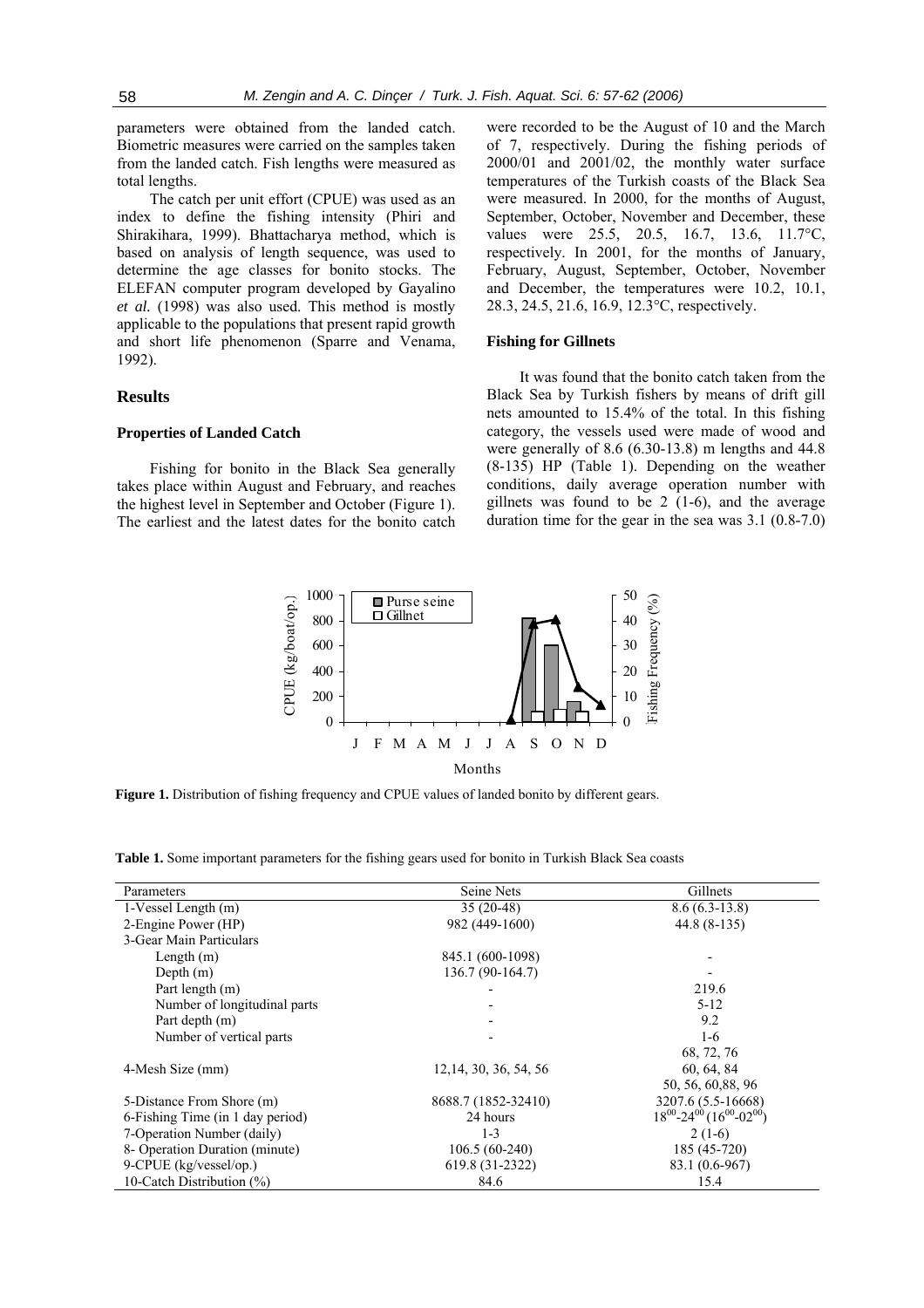hours. It was observed that fishing operations started from the beginning of sunset and continued over the night, between the hours of  $18^{00}$ -24 $^{00}$  being the most intensive (Figure 2). The CPUE values for this gillnets were found to be close to each other for the months of September, October and November, which formed the seasonal fishing period. The average value for the CPUE was 83.1 (0.6-967) kg/vessel/op. (Figure 1, 2).

## **Fishing for Purse Seines**

It was seen that the majority of the bonito catch (84.6%) were taken by purse seines, of which the maximum length and power were 48 m and 1600 HP, respectively. It was noticed that in purse seine fishing the seines could chase bonito shoals as far as 32 km from the shore (Table 1, Figure 2). For the months of September, October and November, in which the

bonito fishing is most dense, the values of CPUE were 818.3, 601.7 and 156.5 kg/vessel/op., respectively.

## **Population Features**

By analyzing the landed catch composition for the fishing seasons of 2000/01 and 2001/02 the length distributions of bonito were found to be 15.5-46.0  $(28.1 \pm 2.61, n=492)$  and  $15.1-47.5$   $(31.2 \pm 3.33,$ n=1908) cm, respectively. Through the examination of length distribution, it was noticed that the length groups were formed in such a way that there were two distinct pick points. The average length values for these points were computed to be  $26.4\pm3.68$  and 35.4±3.57 cm (Figure 3). Each of these pick points referred to a year class group (Sparre and Venama, 1992).

The monthly length distributions for both fishing

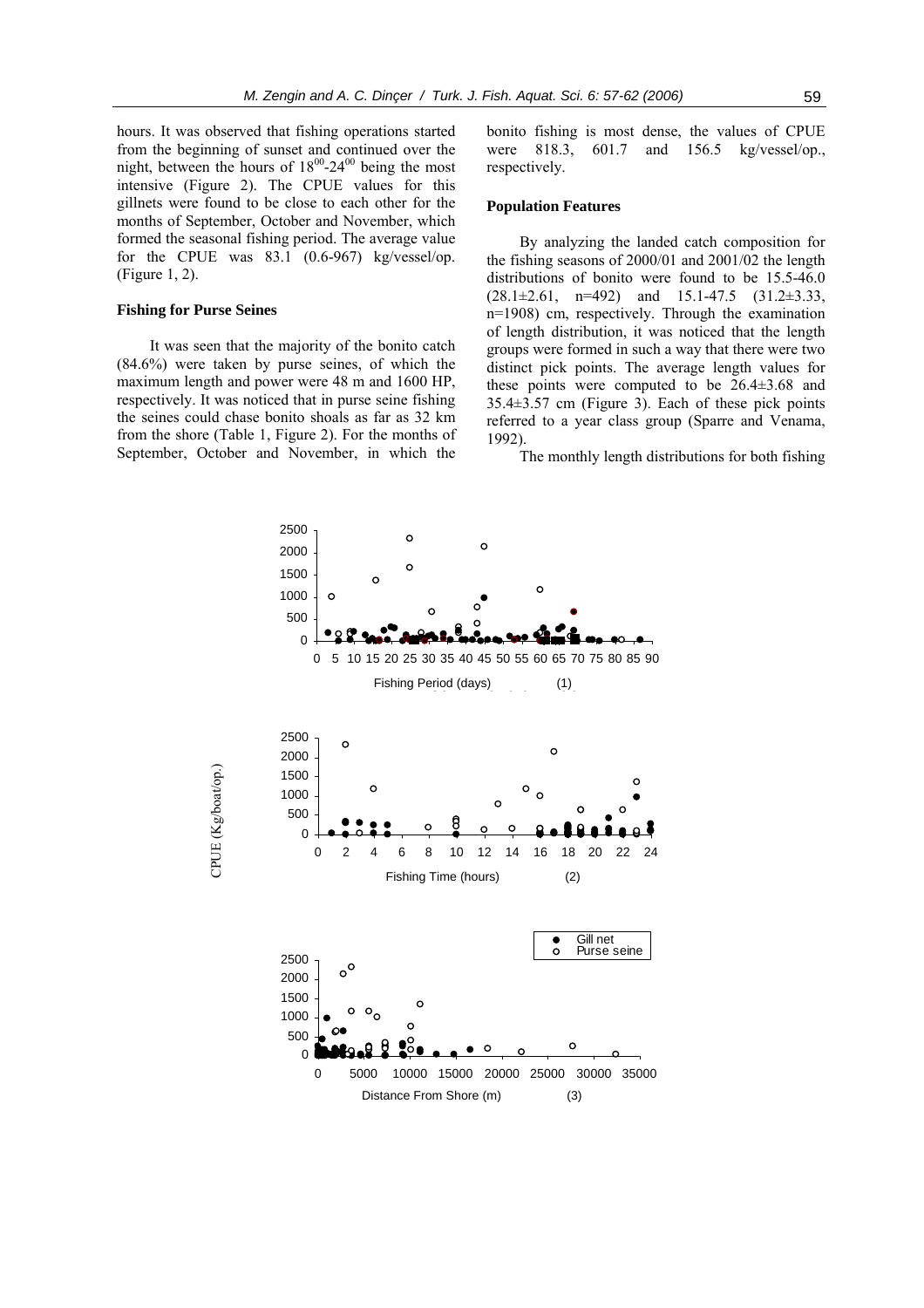

**Figure 3.** Length distribution of bonito taken from the southern Black Sea coasts for the years of 2000, 2001 and 2002. The pick points of the curve refer to the age groups.

seasons were presented in Figure 4.

Although individuals in the bonito population generally reach the sexual maturity at two years of age, maturity differences observed even within the individuals of the same year class and as well as the variations occurred in water temperatures caused the spawning time to spread in a rather longer period. It was noticed that for the all months, in which the sampling took place, there were new individuals of zero age to join the stock.

Considering the long-term catch statistics of bonito taken from Turkish coasts, it was seen that the amount of catch tended to decrease especially starting from 1980 and that it presented fluctuations with approximately five-year intervals (Figure 5).

#### **Discussion**

Since the fishing with gillnets was generally limited to a rather shorter period of the day and the bonito stocks concentrated in the regions of about 3 km distance from the shore within this time, the CPUE values for gillnets were found considerably low in comparison to those of purse seines (Figure 1).

The migrated bonito populations in the Black Sea coasts during autumn/winter consist of zero and one year of individuals. The main lengths computed from these age groups were agreed by the previous studies carried out in the Black Sea. Nümann (1954) and Türgan (Artüz, 1957) showed that the length ranges for the bonito populations according to the age groups were 38-42 cm at the end of first year, 53-57 cm at the end of second year and 60-65 cm at the end of third year. In the study conducted in the northern Black Sea (Majorova and Tkacheva, 1960), the mean lengths were reported to be 37.7 cm for 1 year of age, 50.6 for 2 years of age, 59.8 cm for 3 years of age and 65.5 cm for 4 years of age. For the Bulgarian coasts, the mean lengths for age groups of  $0^+$ ,  $1^+$  and  $2^+$  were found to be 25.0 cm, 39.3 cm and 53.0 cm, respectively (BSEP, 2003).

The bonito reaches the first sexual maturity length at the end of its first year and at the beginning of its second year (Ivanov and Beverton, 1985). It is, therefore, possible to say that almost whole bonito population being in southern Black Sea coasts during the autumn/winter migration was composed of individuals that did not reach sexual maturity yet. During this study, only 5 individuals belonging to higher age groups were met. The fact that such individuals hardly existed in the population was closely related to the migration pattern. It was pointed out by Kutaygil (1979) that the bonito populations have a tendency to form shoals by being composed of the individuals of the same year.

The periodical variations in the amount of catch were also reported previously by Artüz (1957) and Artüz (1958). Those variations were estimated to take place due to the increasing fishing power imposed on the populations. A strong evidence of this was the fact that nearly the rest of the landed catch of 2000-2002 fishing period was composed of 1-year-old individuals. Therefore, there was not enough chance for the population to recruit. As shown in Figure 5, the picks formation in the catch and recoveries in the stocks required about 5 or 6 years. In order to sustain the reliable fishing in the Black Sea, the total amount of annual catch should not be over 10 thousands tons. Taking this figure as a basis, it is recommended that the CPUE values should not exceed 166 kg/day/vess. and 1240 kg/day/vess. for small and large fishing vessels, respectively.

## **References**

- Acara, A. 1957. Relation Between the Migration of *Sarda sarda* Bloch and Prevalling Temperature. GFCM Technical Paper, No:26; 193 pp.
- Akşiray, F. 1954. Türkiye Deniz Balıkları Tayin Anahtarı, İstanbul Ün., Fen Fak. Hidrobiyoloji Araştırma Enstitüsü Yayınları, Sayı No: 1; 283 pp.
- Artüz, M.İ. 1957. Bazı Pelajik Balıklarımızda Görülen Av Periyotları. Et ve Balık Kurumu, Balıkçılık Araştırma Merkezi Raporları. Seri; Deniz Araştırmaları B. No: 1, İstanbul, 40 p.
- Artüz, M.İ. 1958. Torik-Palamut (*Sarda sarda*) ların Mevsim ve Senelere Bağlı Av Periyotları. Et ve Balık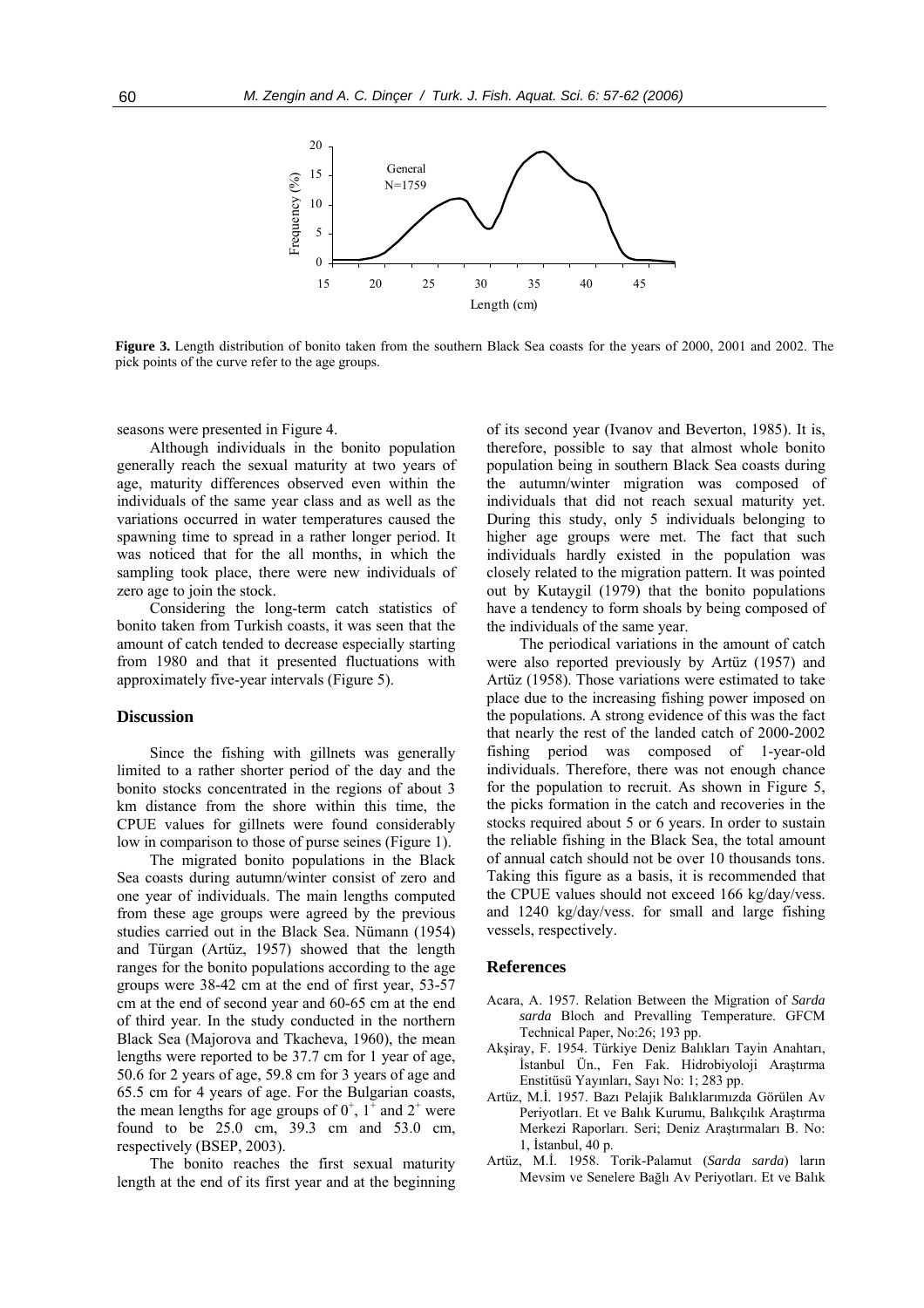

**Figure 4.** Monthly length variation of landed bonito for the periods of 2000/01 and 2001/2002 (Total lengths were taken).